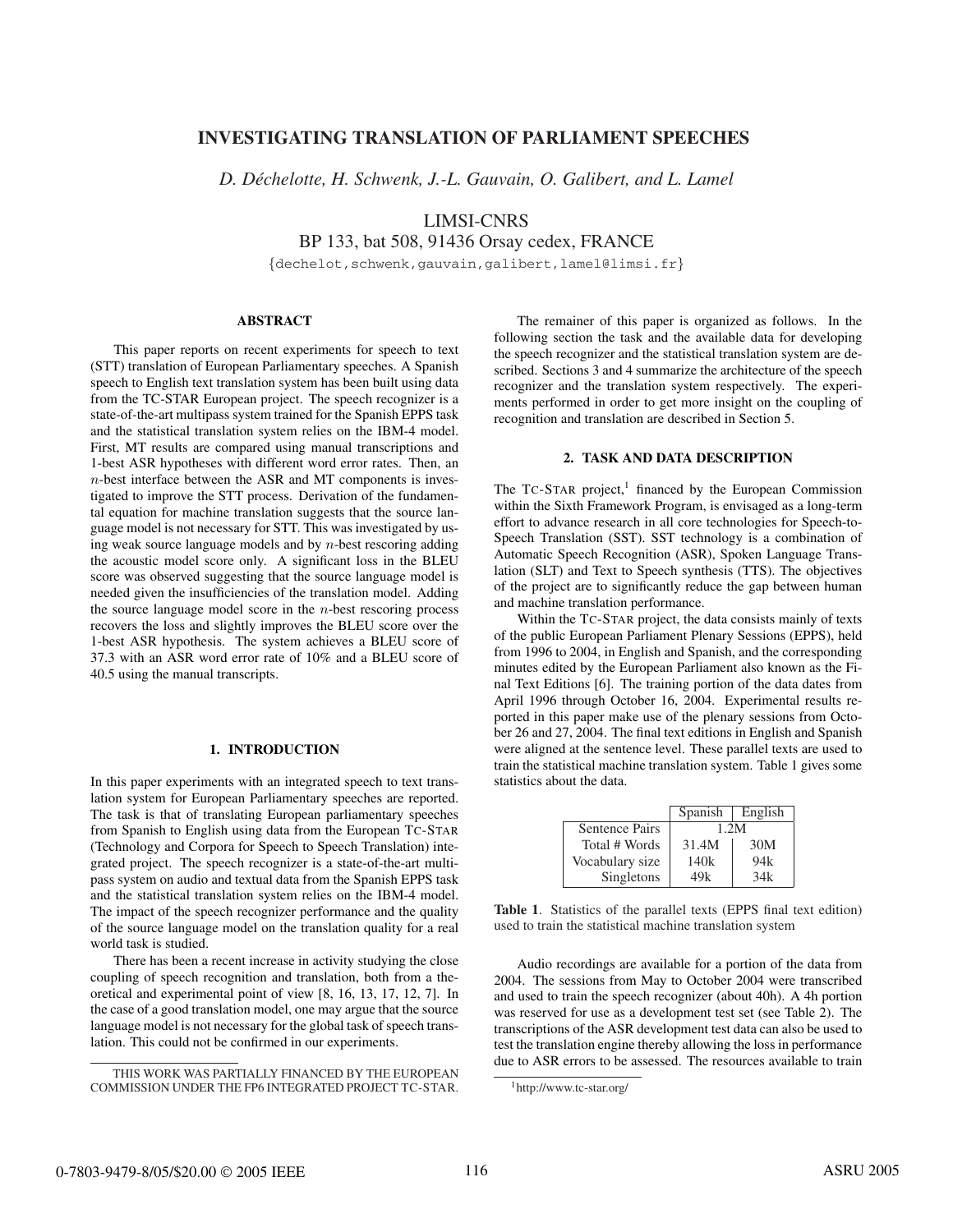|            | Train         | Dev              |
|------------|---------------|------------------|
| Duration   | $\approx$ 40h | 3.7 <sub>h</sub> |
| Sentences  | 2.7k          | 1189             |
| Words      | 3.5M          | 196k             |
| Vocabulary | 27285         | 4018             |

**Table 2**. Statistics of the resources available to build the speech recognizer.

the language models for the speech recognizer are the transcriptions of the training data (3.5M words) and the Spanish final text edition (31.4M words). Within the TC-STAR project, the recognition of the English parliament sessions and their translation to Spanish is also evaluated, but not considered in this paper.

# **3. SPEECH RECOGNITION**

The speech recognizer for the Spanish EPPS data uses the same basic modeling and decoding strategy as in the LIMSI English broadcast News system [5]. Details on the adaptation to the EPPS task are given in the following sections.

# **3.1. Models**

The acoustic models were trained on about 40 hours of audio training data from the European Parliament speech sessions. The acoustic models are tied-state word position dependent triphones, where the state-tying is obtained using a divisive decision tree clustering. The models used in the first decoding pass include 1700 tied states with 32 Gaussians per state and they cover 1523 triphones. The second pass models cover 5275 triphone contexts and include 5k tied states with 32 Gaussians per state.

A 64k case sensitive vocabulary was used for language modeling. This vocabulary has an OOV rate of 0.6% on the development test data. The language model was built by interpolating three ngram language models trained on the following three data sets: the transcriptions of the acoustic training data (3.5M words), the final text edition of the Parliament sessions for the period 1996- 1999, and final text edition for the period 2000-2004. Modified Kneser-Ney smoothing was used as implemented in the SRI LM toolkit [15]. An EM procedure was used to find the interpolation coefficients that minimize the perplexity on the development data. The optimal coefficients are 0.29 for the transcriptions and 0.29 and 0.42 for the two parts of the final text editions.

Since only a limited amount of LM training data was available, a neural network was used to estimate the LM probabilities [1, 14]. The basic idea is to project the word indices onto a continuous space and to use a probability estimator operating on this space. Since the resulting probability functions are smooth functions of the word representation, better generalization to unknown  $n$ -grams can be expected. The neural network is used to learn the projection of the words onto the continuous space and to estimate the  $n$ -gram probabilities. The neural network is trained on the same data as the back-off LM, that is about 35M words (see [14] for more details). The two language models (backoff  $n$ -gram and neural-net  $n$ -gram) are interpolated during lattice rescoring.

### **3.2. Decoding**

Word recognition is performed in two passes, where each decoding pass generates a word lattice which is expanded with a 4-gram LM. During the first pass initial hypotheses are generated, which are then used for speaker-based acoustic model adaptation. This is done via a one pass (about 1xRT) cross-word trigram decoding with gender-independent sets of position-dependent triphones and a trigram language model. The trigram lattices are rescored with a 4-gram language model. In the second pass, unsupervised acoustic model adaptation of speaker-independent models is performed for each speaker using the CMLLR and MLLR techniques with two regression classes. The segment clusters corresponding to each speaker are obtained automatically using a GMM based clustering procedure [5]. After model adaptation a lattice is generated for each segment using a bigram LM and as for pass 1, the lattices are then rescored with a 4-gram language model.

The lattices of the last decoding pass are rescored by the neural network LM interpolated with the backoff  $n$ -gram LM. The overall runtime is under than 7xRT. The 4-gram lattices are converted to a confusion network with posterior probabilities by iteratively merging lattice vertices and splitting lattices edges until a linear graph is obtained, also known as a consensus network. The words with the highest posterior in each confusion set are hypothesized.

|                    | Back-off 4-gram | NN 4-gram |
|--------------------|-----------------|-----------|
| Perplexity         | 81.0            | 71.5      |
| Word error, 1-best | $11.1\%$        | $10.2\%$  |
| consensus          | 10.6%           | $10.0\%$  |

**Table 3**. Performance of the Spanish speech recognizer (automatic segmentation) .

Table 3 gives the word error rates of the Spanish speech recognizer with and without consensus decoding, using either a backoff or the neural network language model. Consensus decoding achieves a word error reduction of about 0.5% when used with a back-off LM, but the gain is smaller when the neural network LM is used. Overall the neural network approach achieves a word error reduction of more than 0.6% with respect to the back-off LM. When generating  $n$ -best lists for close coupling with the translation module, consensus decoding is not used in order to keep the acoustic and language model scores.

The results reported in Table 3 were obtained with a segmentation at long pauses, i.e. not necessarily at sentence boundaries. However current MT evaluation metrics like BLEU, however, suppose that the segmentation corresponds to the sentence structure of the reference translations. Using the segmentation imposed by the reference translations results in a 0.7% loss in the word error rate (The error rate increases from 10.2% to 10.9%).

In the following sections, experiments with various ASR configurations by changing both the acoustic model and the language model are run. The word error rates corresponding to the various conditions are given in Table 4 using the manual MT segmentation.

### **4. STATISTICAL TRANSLATION ENGINE**

The so-called IBM-4 [2] model was used in the translation engine. A brief description of this model is given below along with the decoding algorithm.

The translation problem is to find a target sentence  $e = e_1 \dots e_J$ that is a valid translation of a source sentence  $f = f_1 \dots f_I$ . Given the fact that the translation models are largely imperfect and are not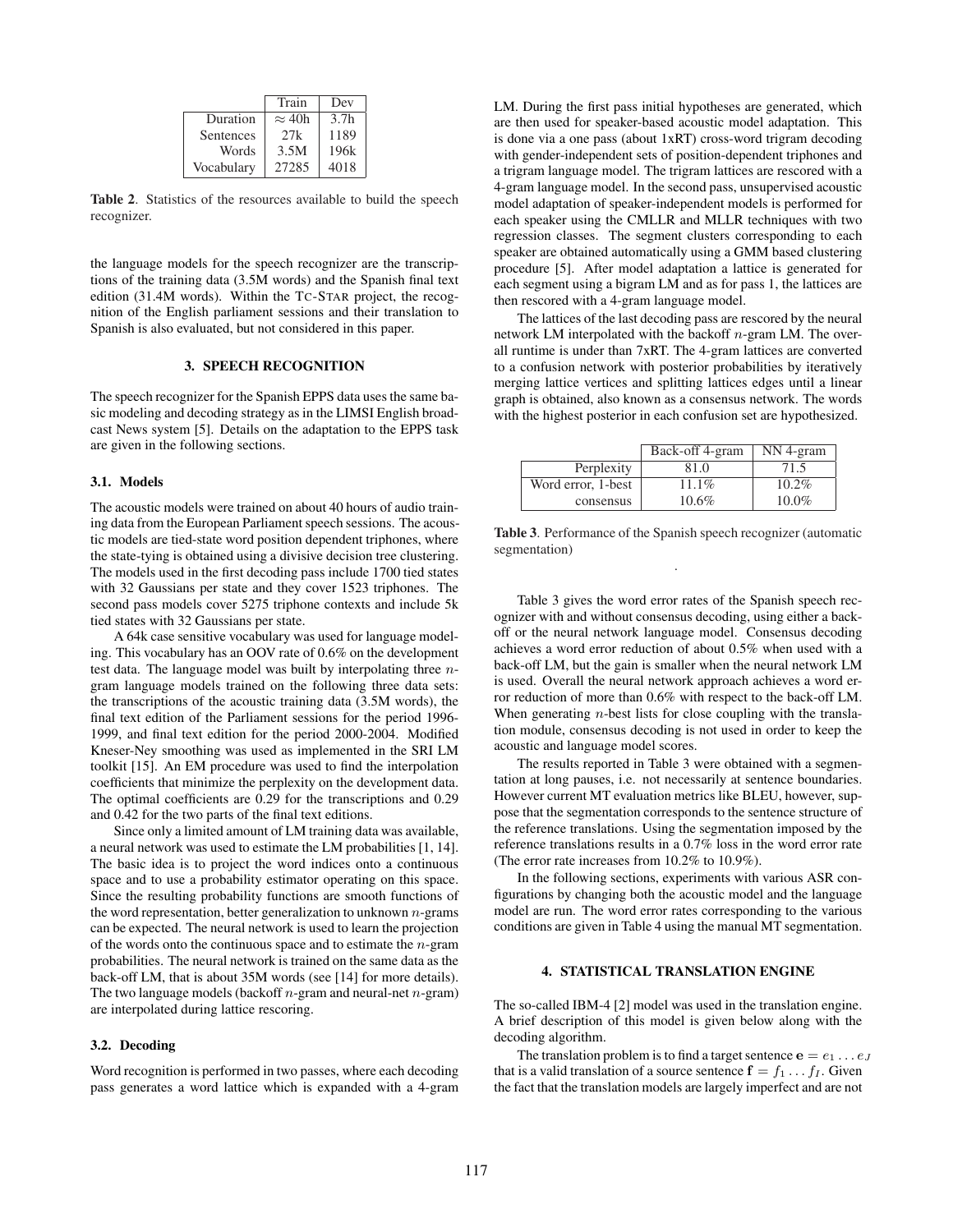| AM/LM         | $2$ -gram | 3-gram | $\mathsf{NN}$ 4-gram |
|---------------|-----------|--------|----------------------|
| Pass 1 models | $16.3\%$  | 14.6%  | 13.7%                |
| Pass 2 models | 13.5%     | 11.8%  | $10.9\%$             |

**Table 4**. Word error rates with the first and second pass acoustic models, with 3 different language models (manual segmentation imposed by the reference translation).

guaranteed to produce a grammatical target sentence, the Bayes relation is classically used:

$$
\underset{\mathbf{e}}{\operatorname{argmax}} \Pr(\mathbf{e}|\mathbf{f}) = \underset{\mathbf{e}}{\operatorname{argmax}} \Pr(\mathbf{e}) \Pr(\mathbf{f}|\mathbf{e}) \tag{1}
$$

The search algorithm aims at finding what target sentence **e** is most likely to have produced the source sentence **f**. The translation model  $P(f|e)$  relies on four model components:

- 1. a fertility model  $n(\phi|e)$  that models the number  $(\phi_i)$  of source words generated by each target word  $e_i$ ;
- 2. a lexical model of the form  $t(f|e)$ , which gives the probability that the source word  $f$  translates into the target word e;
- 3. a distortion model, that characterizes how words are reordered when translated;
- 4. and probabilities to model the word insertion of target words that are not aligned to any source words.

The target language model  $Pr(e)$  and the four translation submodels are combined in a log-linear fashion [9], where the combination coefficients are optimized on the development set.

An A\* search has been implemented to find the best translation as predicted by the model, when given enough time and memory, i.e. provided pruning did not eliminate it. The decoder manages partial hypotheses, each of which translates a subset of source words into a sequence of target words. Expanding a partial hypothesis consists of covering one extra source position (in random order) and, by doing so, appending one, several or possibly zero target words to its target word sequence.

There are two expansion operators. This first one is called "AddNZFert" and translates exactly one source word by one new target word, preceded by zero or one unfertile target words. In the current implementation, each source word has a maximum of 20 alternative translations, and for each target word e, a specific list of 10 target words that both occur frequently before e and are likely to be of fertility 0 is constituted at training time using alignments provided by Giza++. The "AddNZFert" operator thus produces a maximum of  $20 * (1 + 10) = 220$  partial hypotheses. The second expansion operator, called "Extend", translates exactly one source word by aligning it to the last target word already produced. The "Extend" operator produces 1 partial hypothesis if applicable, and 0 otherwise.

Partial hypotheses are stored in several queues so as to easily compare hypotheses. For a source sentence of length  $J$ ,  $2^J$ queues are created, one per subset of source positions. It is consequently possible to keep those queues relatively small (usual size is 10, a size of 20 gives results marginally different from an infinite stack size) since hypotheses only "compete" with hypotheses that cover the exact same set of source words. This form of pruning is the only one that takes place during decoding. It allows decoding of a 10-word long sentence in two seconds on average, with decoding time almost doubling for each extra source word. To avoid prohibitive decoding times, sentences are automatically split at punctuation signs and at segmental cues (hypothesized punctuation, pauses, breath) given by the speech recognizer, and further split uniformly, if needed.

During decoding, admissible heuristics are used to speed up decoding as well as to accurately prune hypotheses with a high associated probability but whose future expansions are sure to be of low probability. Those heuristics are modeled after [10]. They must be admissible, meaning that they always overestimate the score of the hypothesis future, in order to keep the optimality of the search.

For each source word f at position i, an upper bound  $P_i$  to the probability of covering  $f$  is evaluated as follows. On the one hand, f may be covered by the null target word  $e_0$  (which corresponds to no actual target word), with the probability  $P_i^0 = t(f|e_0)$ . On the other hand if f is to be translated by a (fertile) target word e. the other hand, if  $f$  is to be translated by a (fertile) target word  $e$ , the lexical, fertility and distortion submodels should be accounted for. An upper bound to the probability  $P_i^+$  of covering f with an actual target word is:

$$
P_i^+ = \max_{e,\phi} t(f|e) \sqrt[\phi]{f(\phi|e)} d_{\text{max}} \tag{2}
$$

where  $d_{\text{max}}$  is constant: it is the maximum value the distortion model can take. Finally,  $P_i$  is obtained as the minimum of  $P_i^0$ and  $P_i^+$ :

$$
P_i = \min \ P_i^0, P_i^+ \tag{3}
$$

Decoding uses a 3-gram target language model. Equivalent hypotheses are merged, and only the best scoring one is expanded further.

The BLEU score [11] using two reference translations is the main metric used in this work to evaluate the translation quality. This decoder achieves a BLEU score of 37.6 on the verbatim transcriptions and of 34.6 on the 1-best speech recognition hypothesis with a word error rate of about 10%. This is a relatively small decrease in performance. Different language models were used in the speech recognizer while keeping the same acoustic models. Figure 1 shows BLEU scores against the word error rates of the various systems. As expected, the translation performance decreases with increasing word error rate, although the linear dependence is visually striking.

# **5. INTERACTION BETWEEN TRANSCRIPTION AND TRANSLATION**

The overall goal in the European TC-STAR project is to translate speech from one language into spoken text in another language. This can be decomposed into three tasks: recognition of the speech in the source language, translation of the text from the source language to the target language and synthesis of the target language speech. In this work, we concentrate on the close interaction of speech recognition and translation. The simplest way to do speech translation is to first recognize the speech, then produce the most likely hypothesis and to translate it as done in the previous section. In the literature various approaches for closer coupling have been proposed that can be roughly divided into two principles: techniques based on finite-state transducers [16, 3, 4, 7] and techniques based on n-best or lattice representations of the transcribed speech signal  $[13, 17, 12]$ . For this work an *n*-best interface is used.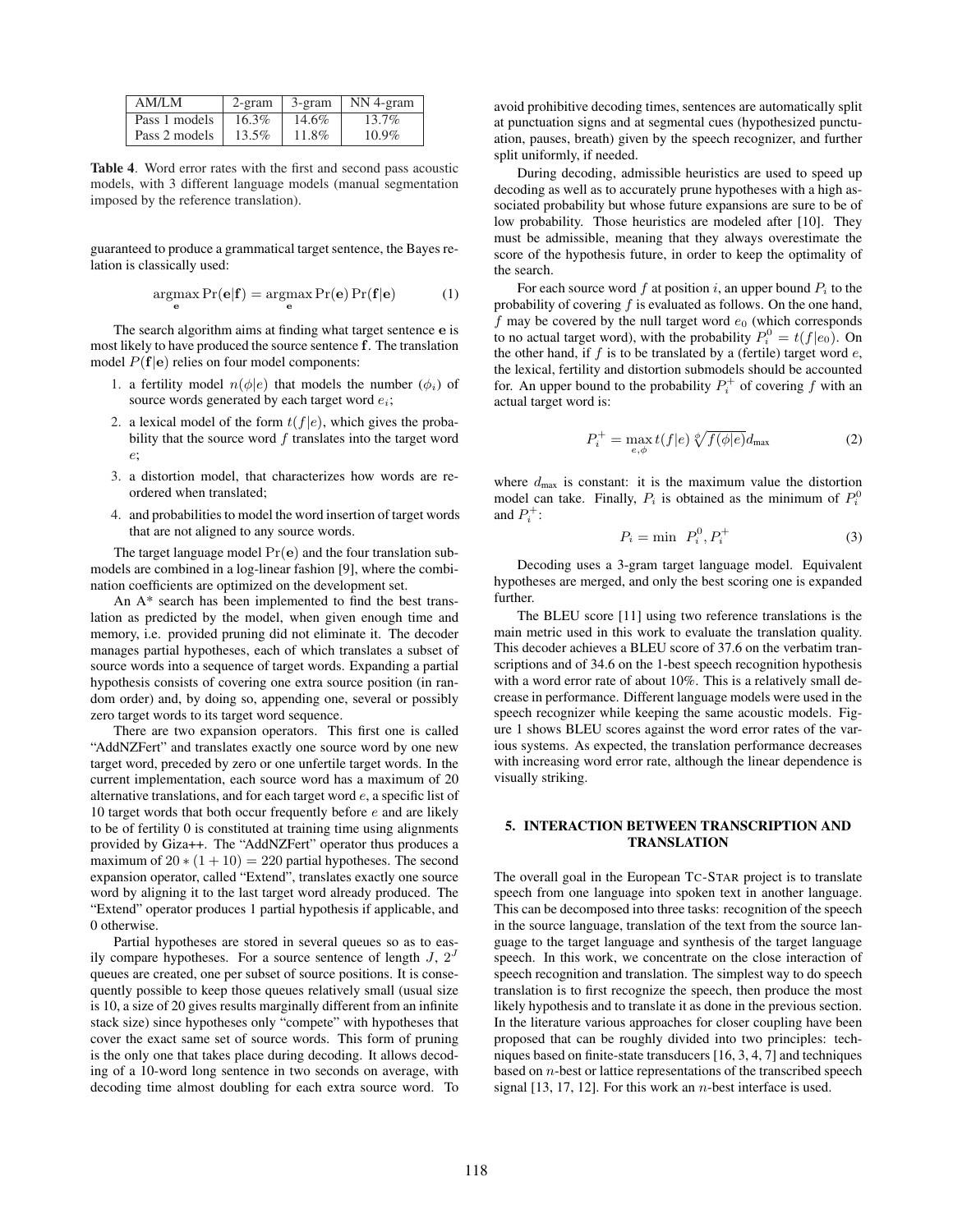

**Fig. 1**. BLEU score with 6 ASR conditions: 2 acoustic models and 3 language models (NN 4-gram, 3-gram, 2-gram) using the MT system and a 1-best ASR-MT interface.

### **5.1. Theoretical background**

Let us consider speech translation in the context of Bayes decision theory. We are looking for a target language sentence **e** given the acoustic signal **x**. Following work described by Ney [8], the recognized source text **f** is considered as a hidden variable:

$$
e^* = \arg \max_{e} Pr(e|x)
$$
  
\n
$$
= \arg \max_{e} Pr(e) Pr(x|e)
$$
  
\n
$$
= \arg \max_{e} Pr(e) \sum_{f} Pr(x, f|e) \Big)
$$
  
\n
$$
= \arg \max_{e} Pr(e) \sum_{f} Pr(f|e) Pr(x|f, e) \Big)
$$
  
\n
$$
= \arg \max_{e} Pr(e) \sum_{f} Pr(f|e) Pr(x|f) \Big) (4)
$$
  
\n
$$
\approx \arg \max_{e} Pr(e) \max_{f} Pr(f|e) Pr(x|f) \Big) (5)
$$

$$
\approx \underset{\mathbf{e}}{\arg\max} \ \Pr(\mathbf{e}) \underset{\mathbf{f}}{\max} \Pr(\mathbf{f}|\mathbf{e}) \Pr(\mathbf{x}|\mathbf{f}) \tag{5}
$$

Here the assumption was made that knowing the source **f**, the target string **e** does not help to predict the acoustic observation **x**, i.e.  $Pr(\mathbf{x}|\mathbf{f}, \mathbf{e}) = Pr(\mathbf{x}|\mathbf{f})$ . An important step is to approximate the sum over **f** by the maximum. Only in this case we can actually say that there is a recognized source word sequence **f**. Equation 5 suggests that strictly speaking the source language model  $Pr(f)$  is not necessary for the speech translation task. This motivated the following experimental setup.

#### **5.2. Need for a source language model**

For each language model and each speech segment a n-best list of hypotheses is generated as follows. First, the 1000 most likely different hypotheses are extracted from the lattices generated by the speech recognizer. In practice, many utterances have fewer different hypotheses. Then, hypotheses that are identical for the translation engine are merged, in particular by removing pronunciations variants, filler words and breath noise. Their maximal acoustic score is retained for the resulting hypothesis. At this point, the average sizes of the n-best lists varied between 85 and 142 depending on the language models. No attempts were made to optimize their size for translation, the variation in size is a result of the pruning during decoding. All the n-best lists are then translated.

Strictly applying equation 5, it should be possible to get the same BLEU score as the 1-best translation by using the score of the acoustic model to rerank the  $n$ -best translations, and this independently of the source language model used. Hypotheses were obtained using as a cost-function a log-linear combination of the target language model score, the MT and the acoustic model score.

As it can be seen from Figure 2 (by comparing the 2 lower curves ASR-1-best and MT+AM) we were not able to match the 1-best solution by using the acoustic model scores in the log-linear combination, independently of the source LM used to produce the n-best lists. It even appears that the gap between the 1-best solution and the rescored  $n$ -best solution increases when better source language models are used.

### **5.3. Putting back the source language model**

From these experimental results it seems clear that the quality of the source language model has an impact on the translation performance. This could be explained as follows. Equation 5 can be rewritten as:

$$
\mathbf{e}^* \approx \arg \max_{\mathbf{e}} \Pr(\mathbf{e}) \max_{\mathbf{f}} \Pr(\mathbf{f}|\mathbf{e}) \Pr(\mathbf{x}|\mathbf{f})
$$
  
= 
$$
\arg \max_{\mathbf{e}} \max_{\mathbf{f}} \Pr(\mathbf{e}, \mathbf{f}) \Pr(\mathbf{x}|\mathbf{f})
$$
 (6)

The translation model Pr(**f**|**e**) relates a *whole* target sentence to a *whole* source sentence, which implicitly induces a structure on the source sentence. In the case of a simple word translation model, this effect would be rather weak, while stronger relationships can be obtained using alignment templates or by directly estimating the joint probability  $Pr(e, f)$  as suggested in [7]. If the translation model Pr(**f**|**e**) was perfect, a source language model would probably be not necessary. Note that in text translation the source text **f** is given and supposed to be well formed. This is not necessarily the case if we search for all **f** maximizing equation 5. Therefore it is wise to add a feature function to the log-linear combination in order to ensure a well formed source sentence before translation. The simplest solution is to add  $\log \Pr(f)$  to the feature functions.

This is similar to the experimental setup used in [17, 12] where both ASR and MT generate multiple solutions resulting in  $n \times m$ best lists. In these works the primary goal was only to improve upon the 1-best translation, without studying the effect of different source language models. As can be seen from Figure 2, a consistent improvement in the BLEU score with respect to the translation of the 1-best ASR solution was observed (see curve MT+AM+SLM). The gain is 0.8 points in BLEU for the 2-gram source LM and 0.6 points with the neural network LM.

### **6. MT SYSTEM OPTIMIZATION**

Since the above experiments were carried out, the MT decoder has been improved by adding support for both independent weighting of the four translation sub-models and producing lattices. The new decoder keeps back-pointers which enables it to dump the search space it explored in the form of a lattice. The lattices are used to tune the coefficients of the log-linear combination. We found that